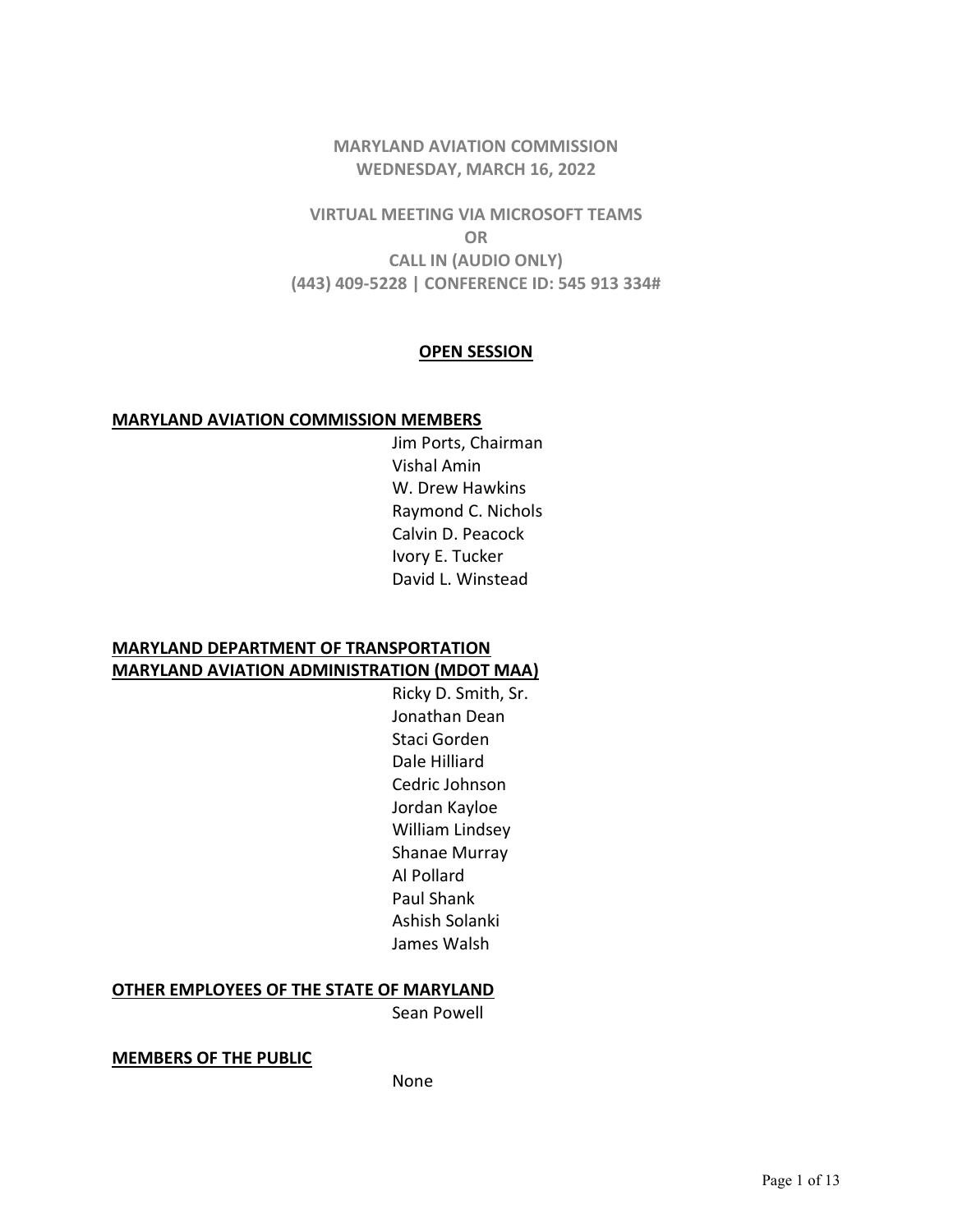Chairman Ports called the meeting to order at 1:01 p.m.

## WELCOME AND APPROVAL OF MINUTES – Chairman Ports

Chairman Ports welcomed commissioners to the meeting. Upon request for a motion to approve the minutes of the January 19 Commission meeting, it was so moved by Commissioner Amin, seconded by Commissioner Hawkins, and approved unanimously.

## EXECUTIVE DIRECTOR'S REPORT – Ricky Smith

## Pandemic Recovery

Federal regulations continue to require face coverings or masks in airports and on commercial flights until April 18. Since COVID numbers have decreased significantly, MAA returned to hybrid modified and/or telework schedules for all eligible staff on March 1.

## Legislative Update

Turo Legislation:

MAA executed an agreement with Turo, a peer-to-peer car sharing company, in early March. It will require Turo to pay a percentage of its revenue to MAA. This will level the playing field between this peer-to-peer car sharing company and traditional rental car companies. The agreement makes the proposed state legislation (SB142 and HB393) unnecessary. Both of the peer-to-peer bills (SB142 and HB393) were withdrawn, and neither were given a hearing in the General Assembly.

Maryland Aviation Infrastructure Impacts Commission:

If passed into law, SB 658 and HB 1103 will establish the Maryland Aviation Infrastructure Impacts Commission to, among other things, (1) study information related to the public health, medical, and environmental impacts of commercial aviation infrastructure on individuals residing in nearby communities and (2) make related recommendations. This bill establishes a mandated appropriation of \$430,000 to the Commission from FY 2024 through 2027.

Howard County Executive Calvin Ball and Anne Arundel County Executive Steuart Pittman both testified in support of the legislation.

MAA has submitted letters of opposition. The position of MAA is that the proposed Maryland Aviation Infrastructure Impacts Commission is duplicative. There is already a governing body the Maryland Aviation Commission — and a process in place for reviewing projects. Letters of opposition were also submitted by Southwest Airlines, Howard County Chamber of Commerce, BWI Business Partnership, Northern Anne Arundel Chamber of Commerce, & Central MD Chamber of Commerce. MAA Executive Director Ricky Smith has written an opposition editorial that was published in the Baltimore Sun and the Capital Gazette.

## Regional Aviation – Ashish Solanki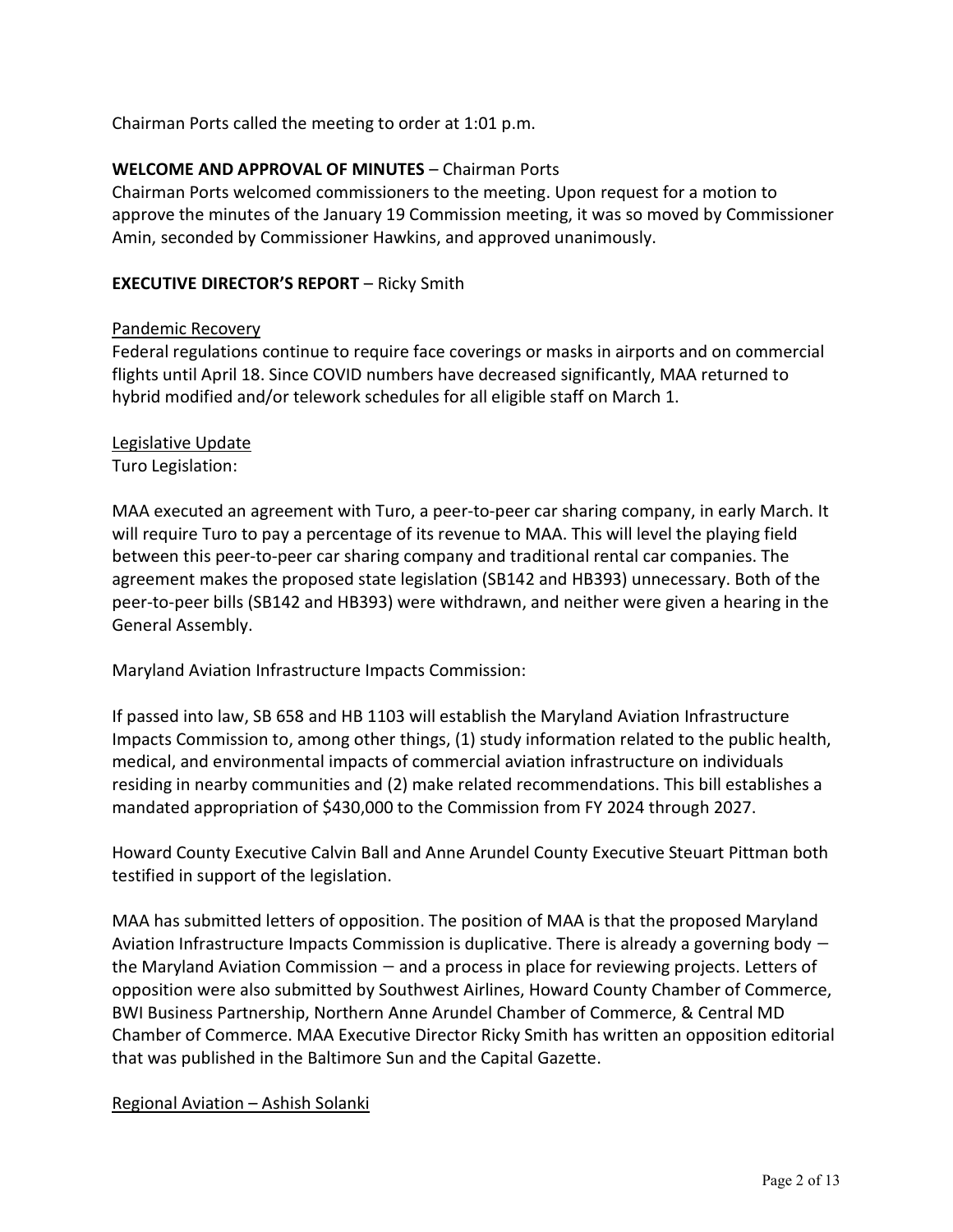Overview of the Statewide Aviation System:

The aim is to encourage, foster, and assist in the development of aeronautics statewide (Annotated Code §5-204)

- 131 licensed or registered landing facilities
- 35 public-use facilities (18 owned by public entities)
- 3 Air Carrier Service airports
- 5 Reliever Service airports
- 17 General Service airports
- 8 Local Service airports
- 2 Special Facility (heliport and seaplane base)

Statewide Economic Impact \*

| Total Jobs:                   | 7,523  |
|-------------------------------|--------|
| <b>Total Personal Income:</b> | \$413M |
| <b>Business Revenue:</b>      | \$570M |
| Local Purchases:              | \$200M |
| State/Local Taxes:            | \$ 89M |

(\* CY 2018 data, excludes BWI and MTN)

Overview of the Airport Inspection and License Program:

- COMAR 11.03.04, Aeronautical Regulations
- Flying public's expectation of safety, standardization, and mitigation/correction of deficiency
- Annually inspect every landing facility in MD
- Combines state regulatory inspection and Federal safety data reporting (5010)

## Statewide Aviation Grant Program:

| <b>Allocated</b> |             |  |
|------------------|-------------|--|
| 2018             | \$4,900,000 |  |
| 2019             | \$4,460,000 |  |
| 2020             | \$2,350,000 |  |
| 2021             | \$2,159,232 |  |
| 2022             | \$1,650,000 |  |
| <b>Funded</b>    |             |  |
| 2023             | \$2,450,000 |  |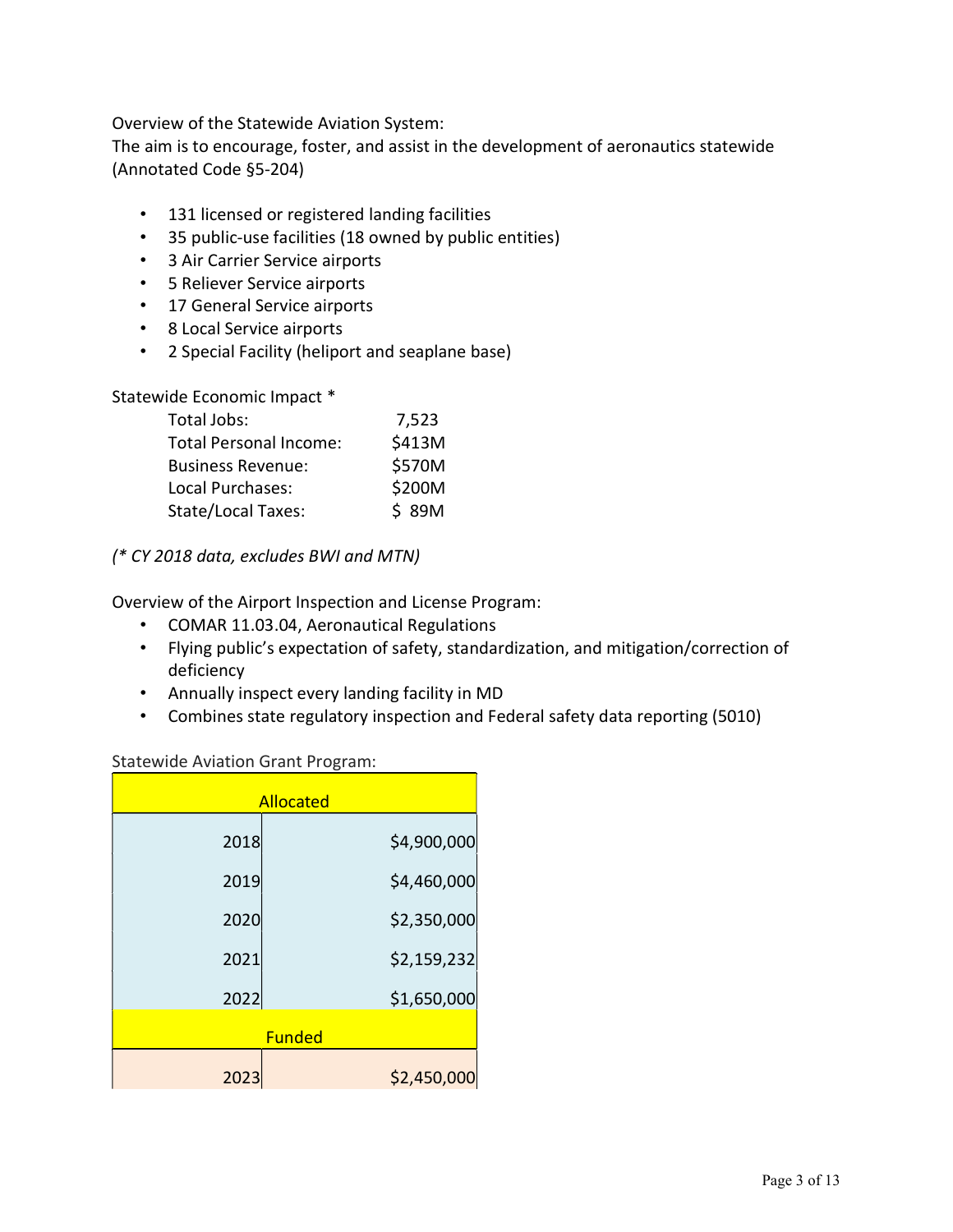| 2024 | \$2,450,000 |
|------|-------------|
| 2025 | \$1,800,000 |
| 2026 | \$1,800,000 |
| 2027 | \$1,800,000 |

Key Focus Areas:

- Grant Program Funding levels to meet high priority regional airport project demands.
- System preservation Land-use compatibility protection at public-use airports.
- Airspace integration non-crewed flight operations (UAS) in the NAS.
- Environmental stewardship avgas alternatives, construction permitting approvals.

## BUSINESS DEVELOPMENT & MANAGEMENT – James Walsh

#### Passenger Forecasts

Prior to COVID, BWI Marshall's annual passenger numbers reached \$27 million in 2019. Some aviation industry projections estimate that BWI Marshall's passenger numbers will not reach 27 million again until 2027. Other forecasters anticipate that passenger numbers will rebound more quickly and reach 27 million in the next year or two.

## Operating Revenues and Expenses – MAA

Operating revenues had been irregular over the past year because the airport received a significant amount of federal funding due to the pandemic. The positive news is that revenues now exceed expenses with and without federal grants.

The number of enplaned passengers for FY 2022 (year-to-date January) is 6,086,808 vs. 3,087,318 in FY 2021. This is an increase of 97.2%. MAA's Operating Revenues are up 68.4% over last fiscal year (\$147,864,979 in FY 2022 (year-to-date) vs. \$87,798,960 in FY 2021). Operating Expenses are up 4.9%, compared to last year (\$96,299,877 in FY 2022 (year-to-date) vs. \$91,786,520 in FY 2021). The net Transportation Trust Fund Operating Surplus is \$135,090,264 in FY 2022 (year-to-date), compared to \$17,474,507 in FY 2021.

At Martin State Airport, Operating Revenues are up 35.8% (\$6,700,691 in FY 2022 (year-to-date January) vs. \$4,932,596 in FY 2021). Operating Expenses are up 20.5% (\$4,896,707 in FY 2022 (year-to-date) vs. \$4,063,818 in FY 2021). The net Transportation Trust Fund Operating Surplus is \$1,803,984 in FY 2022 (year-to-date), compared to \$868,778 in FY 2021.

## Passenger Facility Charge

- New PFC Application Underway
	- Airline Consultation May
	- All PayGo No Bonds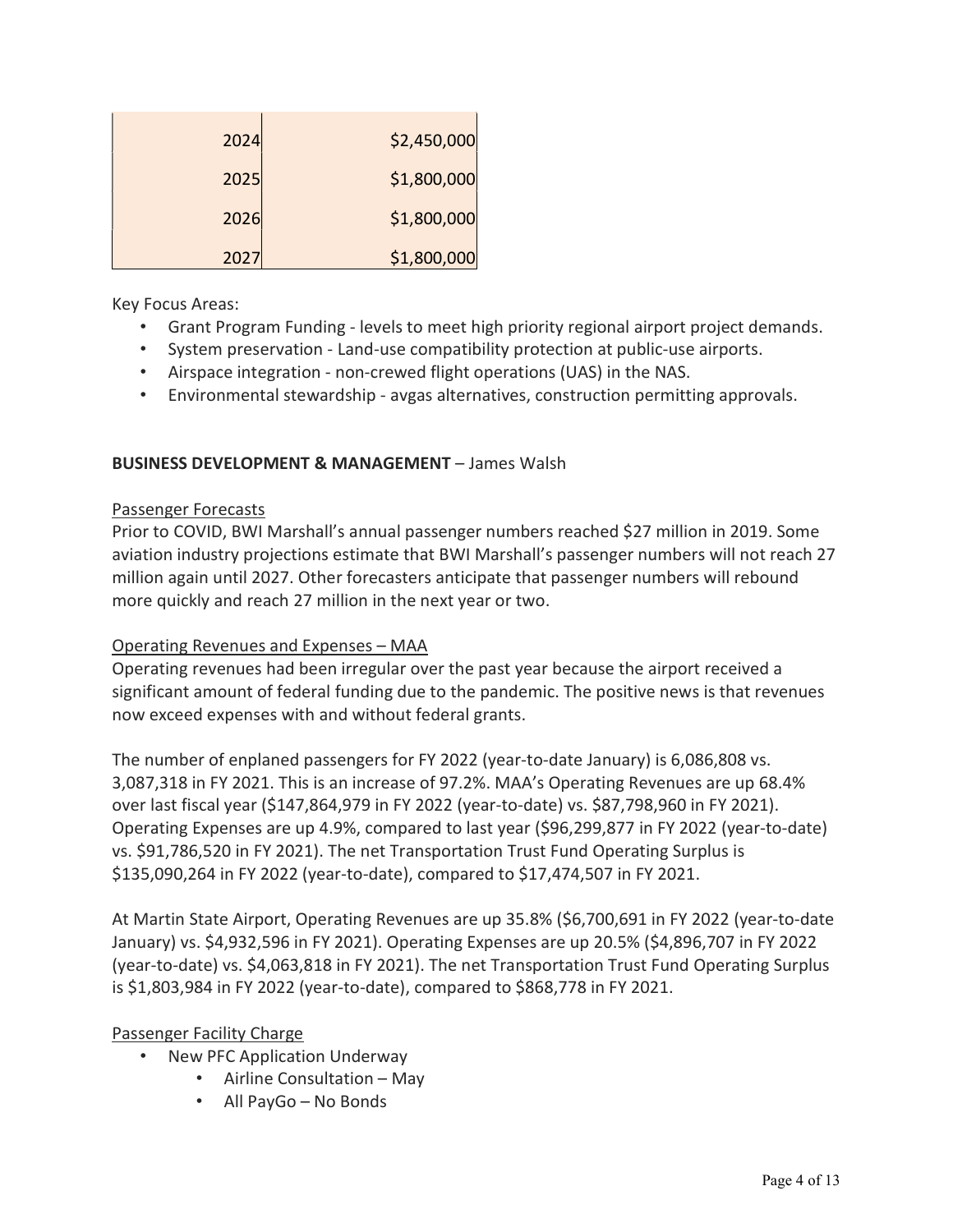- 2012 PFC Bonds Refunding
- \$70,000,000
- NPV Savings estimated at approximately \$6 million

MARKETING & AIR SERVICE DEVELOPMENT – Jonathan Dean and Jordan Kayloe

# CIAA Sponsorship

The CIAA Men's and Women's Basketball Tournaments were held at Royal Farms Arena in Baltimore from February 21-26, 2022. MAA was an event sponsor. The sponsorship package included:

- Welcome Reception
- Full page advertising
- Promotion in Baltimore Afro
- Promotion in Baltimore Times
- Visit Baltimore e-blasts
- CIAA program advertising
- Visit Baltimore CIAA Baltimore Website landing page

## BWI Marshall Spring Marketing Campaign

The aim of the spring marketing campaign is to increase the awareness and consideration of BWI Marshall as the airport of choice to leisure and business travelers. The campaign takes an integrative approach and includes social media content, outdoor advertising, video and digital display advertising. The geographic regions targeted are Baltimore, Washington, DC and Philadelphia.

# Martin State Airport Marketing Campaign

The aim of the Martin State Airport marketing campaign is to increase market share and to increase brand awareness. The tagline is– "It's All Here." The campaign takes an integrative approach and includes video, media, SEO/PPC, geofencing, landing page, and organic social media.

## Media Coverage

BWI Marshall received a variety of press coverage recently. News stories were about:

- Restroom Improvement Project
- Opposing Slot Machines at BWI Marshall (editorial)

# Awards

In early 2022, BWI Thurgood Marshall Airport was awarded the Voice of the Customer recognition from Airports Council International (ACI). The acknowledgement honors international airports that prioritized customer service and remained committed to ensuring that passengers' voices were heard throughout 2021 during the COVID-19 pandemic.

# Air Service and Traffic Statistics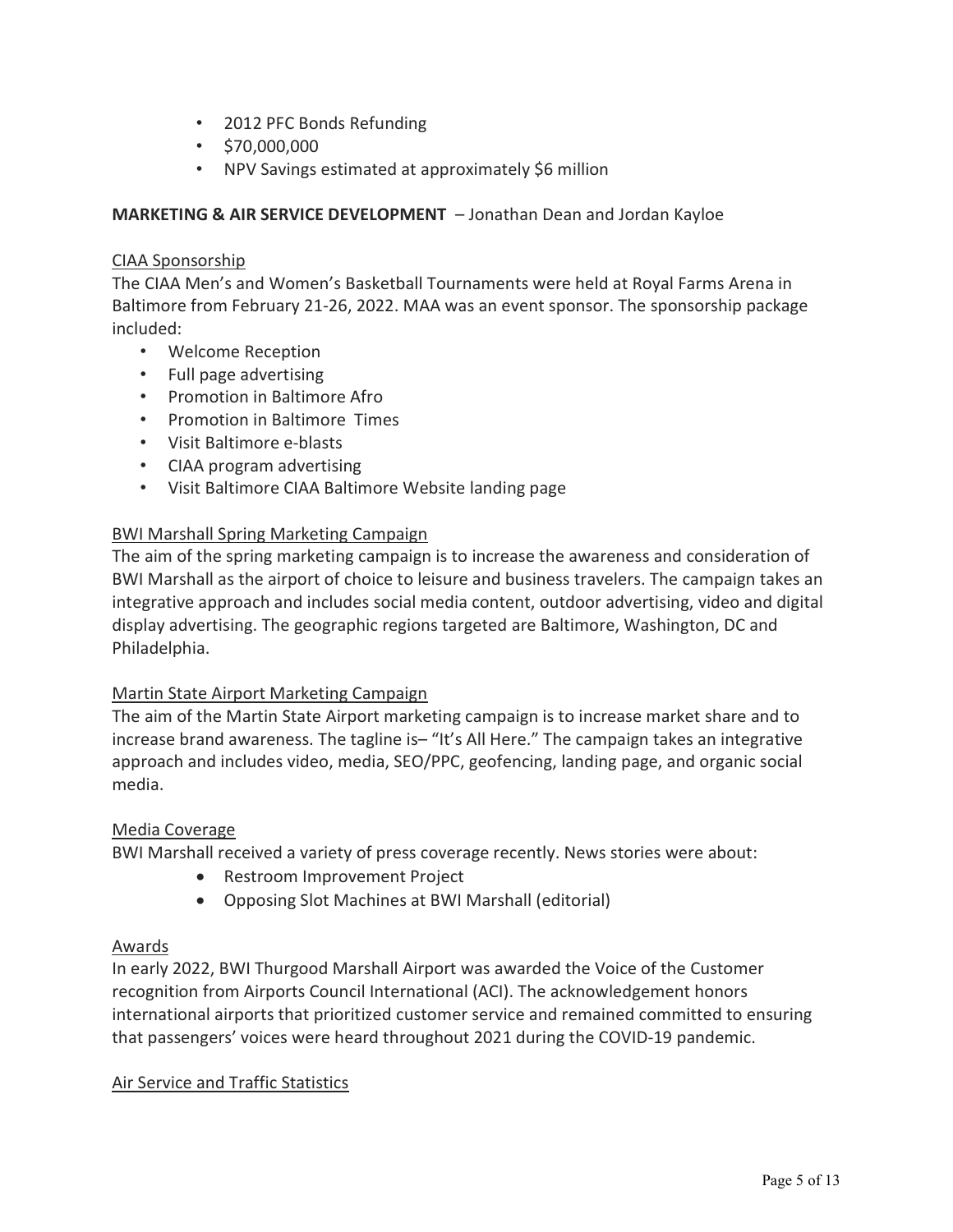TSA statistics provide the most immediate look at passenger volumes. While they do publish numbers daily, they only count departing passengers – not arriving or connecting passengers.

Total passenger numbers declined due to the Winter season and the uptick of COVID-19 cases (Omicron variant).

Cargo movement fell in January, but only slightly versus 2021. Amazon operations have reached a steady level, so year-over-year gains have stabilized compared to 2020's growth. January data is still preliminary.

Looking at future capacity, Q2 seats are down 15% from Q2 2019. Current summer capacity is approaching 2019 levels, with carriers planning to capture increasing demand. Southwest Airlines is adjusting its schedule to balance staffing challenges with higher demand.

Reagan National (DCA) will offer more seats than BWI Marshall in Q2 2022. Reagan's "Use It or Lose It" slot rules returned in late October, so carriers must operate all pre-pandemic flights.

BWI: 33% DCA: 36% IAD: 31%

New route announcements continued during the Pandemic.

Air Senegal has launched a new route from BWI to JFK to: -Dakar, Senegal

Southwest Airlines has launched new routes from BWI to: -Chicago, IL -Jackson, MS -Destin, FL -Sarasota, FL -Syracuse, NY -Savannah, GA -Myrtle Beach, SC

Delta has launched a new route from BWI to: -Boston

Frontier has launched a new route from BWI to: -Cancun, Mexico -Atlanta, GA

Icelandair has launched a new route from BWI to: -Reykjavik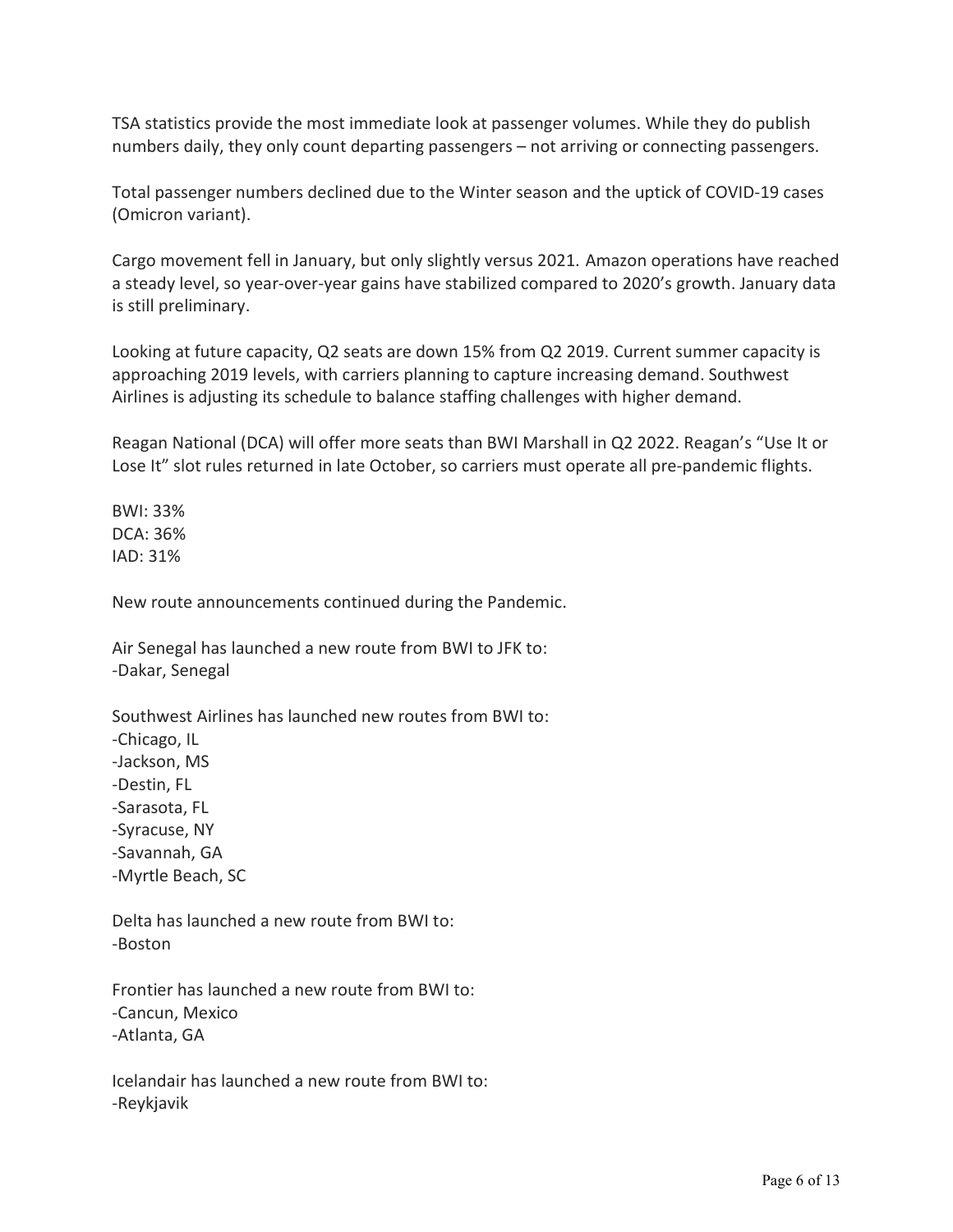Spirit has announced new routes from BWI to: -Miami, FL -San Salvador (the launch date continues to slip)

Allegiant has launched a new route from BWI to: -Punta Gorda, FL

Boutique has launched a new route from BWI to: -Massena, NY

PLAY has announced a new route from BWI to: -Boston, MA

Avelo has announced a new route from BWI to: -New Haven, CT

## PLANNING & ENGINEERING – Paul Shank

#### Key Projects Update

# Terminal A/B Connector and Baggage Handling System (Anticipated Completion-2026)

This project will connect Concourses A and B. The project includes two-level expansion to Terminal A/B, new expanded baggage handling system, modernized restrooms, increased concessions opportunities, extensive sitework to include underground utility relocations and concrete apron reconstruction. Overall, it will improve inbound baggage claim, enhance the passenger level of service and consolidate Southwest Airlines facilities

#### Progress:

- 16 Sub-contracts awarded.
- Apron and trailer lot surveying and utility location confirmation underway.
- Placement of Maintenance of Traffic devices at Gate A7 starting Mid-March.
- Apron demo begins Mid-March.
- Secure PBB Portals and prepare PBBs & ramp lighting for deconstruction and recycling at end of March.
- Submit CMAR BIM execution plan for MAA review and acceptance.

# Airline Maintenance Facility and Taxiway F (Phase 1/ Segment 1) – Anticipated schedule is three years.

The project includes 26-acre site development for airline maintenance facility. Utilities brought into the site for connection to the facility. Construction of perimeter roads will be realigned to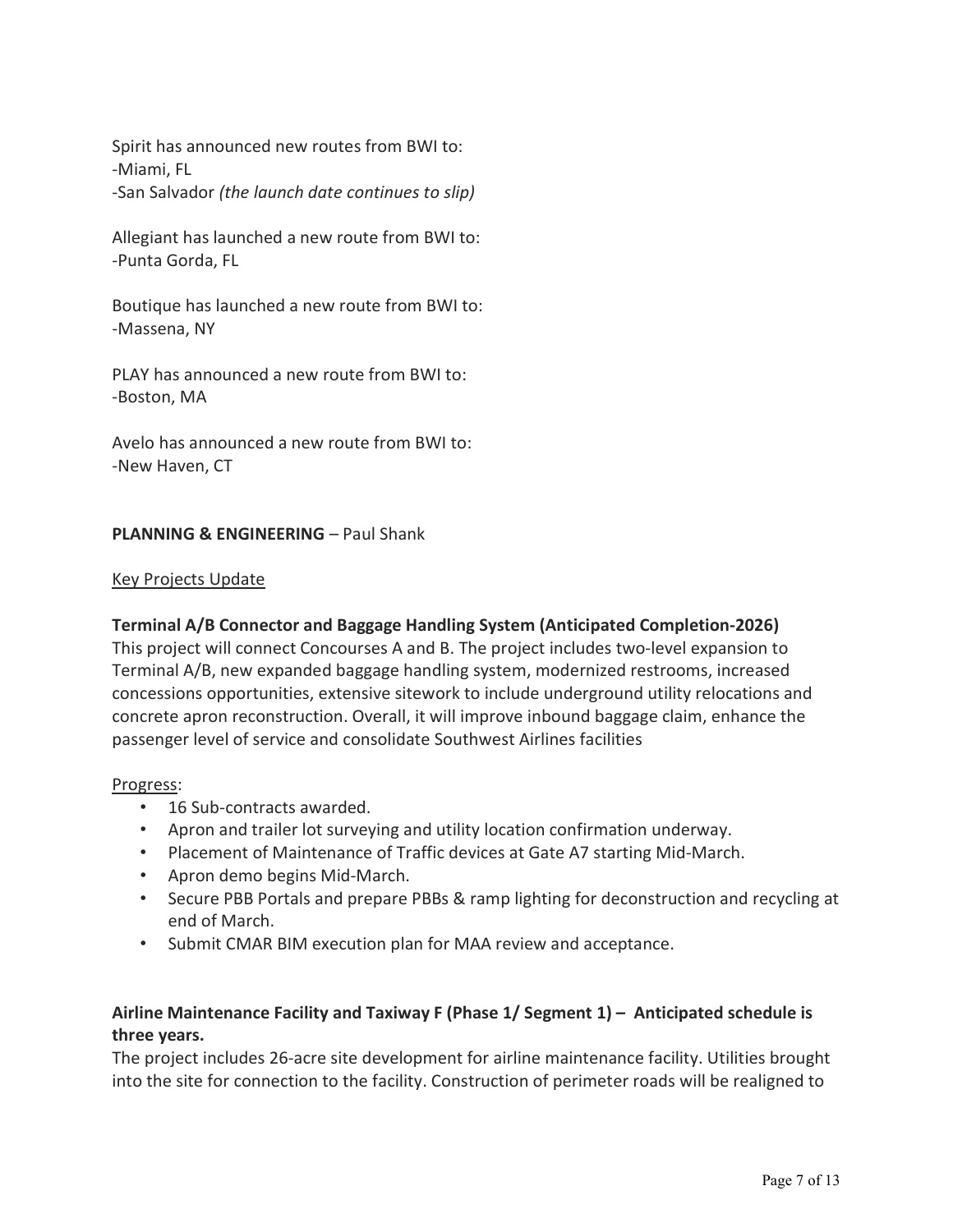allow for both landside and airside access to the facility and connectivity to the existing perimeter road near Taxiway 'W'. In addition, a portion of Taxiway 'F' will be relocated.

## Progress:

- Erosion and sediment control measures continue to be installed at the stockpile area and the main project site.
- The temporary SIDA fence placement is ongoing.
- Mass excavation ongoing.
- Utility relocations ongoing.

# Airline Maintenance Facility and Taxiway F (Phase 1/ Segment 2) – Anticipated schedule is 1+ year.

Work includes building a new parallel taxiway system. The project will relocate 1,300 feet of Taxiway F from the existing intersection with Taxiway G to a point east of the new taxilane entrance to the airline maintenance facility. It will also address taxiway/runway FAA geometric standards.

## Progress:

- MDE permit issued.
- Submittals ongoing.
- Operational coordination ongoing.
- Pre-Construction Meeting: January 27th Mobilization: February 2022

# BWI Terminal Restroom Enhancement Program.

Work includes the renovation of six sets of restrooms; two sets each in Concourses B, C, and D.

## Progress:

- Security barricades and sediment controls measures installed at Restroom B.R1 (Gate B3)
- Subgrade work started at new Restroom B.R1
- Demolition work started at Restroom C.R2 (Gate C4)

# DX-DY HVAC Upgrades

Work includes Concourse D Chiller Plant Expansion and replacement of existing air handlers in Concourse DY and the Commuter Concourse. Project also includes ceiling replacement and lighting improvements .

## Progress:

- Operational coordination ongoing with other terminal projects
- TMI mobilized Airside near D7 and in Gold Lot.
- Field verification and testing and balancing measurements complete.
- Temporary chiller installation is complete.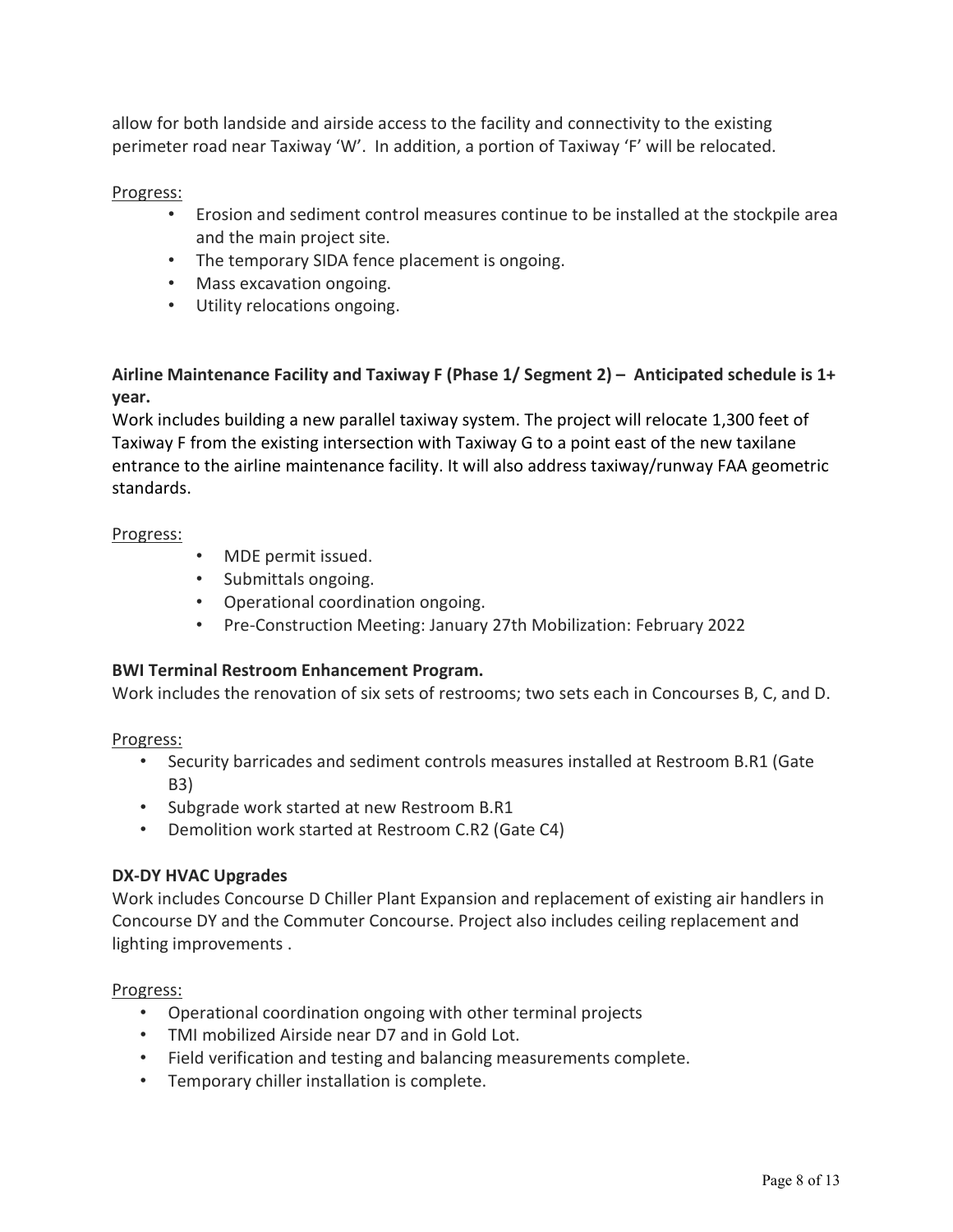# Remote Transmitter / Receiver (RTR) Relocation

Work includes supporting the relocation of the RTR (RR) installation by providing site infrastructure to allow FAA installation of the tower. Install concrete shelter building with antenna tower platform, cable ice bridges, grounding, lightning protection. Project add alternate includes a wind cone and segmented circle marker system.

#### Progress:

Material procurement is underway for the FAA building and the antenna tower.

## Long Term B Parking Lot Pavement Rehabilitation

Work includes replacement of pavement in the main parking lot area and bus lanes, revised pavement markings, and removal of select fencing.

#### Progress:

- Initial project construction schedule under review.
- Mobilization pending construction schedule approval.

#### Upcoming Capital Projects at BWI Marshall

#### Taxiway F Phase 2

Work includes relocation of the taxiway to rectify deficiencies in geometry and pavement conditions. Project includes TW lighting and signage.

#### Progress:

• 100% Design submitted 2/25.

#### Airfield Lighting Vault Relocation (ALV) – Building Package

Project includes building a new replacement ALV with dedicated rooms for each R/W system with fire separation for improved reliability and redundancy. The current program is being designed as a single project covering both the building and fit outs.

#### Progress:

- 100% design complete.
- FFY23 Project.

#### North Area Fuel Farm Storage Tanks

This contract will provide two new 700,000 gallon above ground storage tanks for storage of Jet-A aircraft fuel. The existing site will be improved to allow fuel truck delivery between the limits of the North Area Fuel Farm and Southwest Fuel Farm.

#### Progress:

- 100% design is complete.
- Final review and procurement in progress.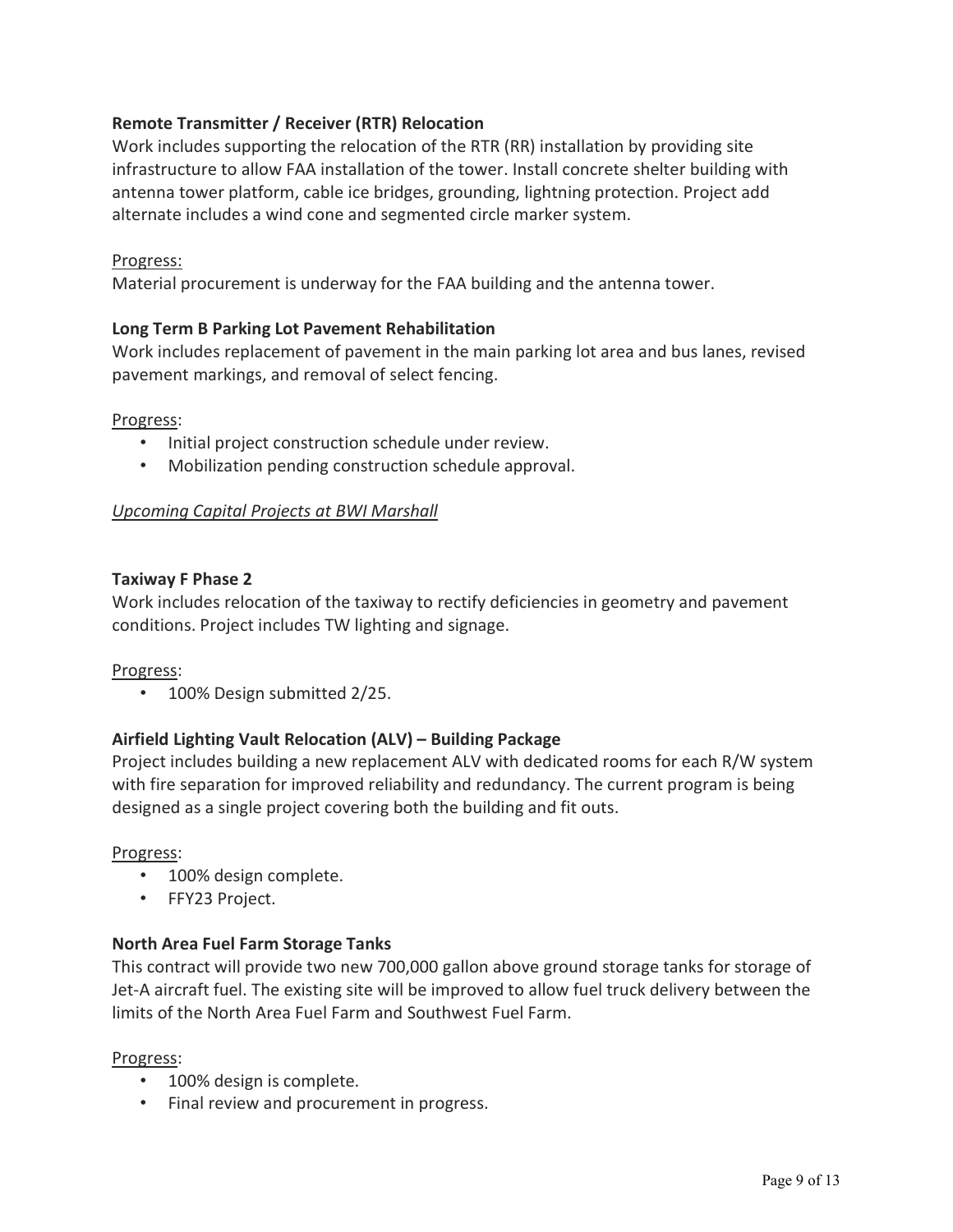# D/E Bag Claim

The first phase of the project will relocate the Maryland Transportation Authority Police (MTAP) to Building 113 in the North Cargo area as well as a sub-station at the Central Terminal "Rabbit Warren." The second phase of the project will install two (2) new baggage carousels between Concourses D and E.

## Project Update:

• Planning study complete. Initiating design phase

## Concourse E BHS

Expansion of the baggage handling system (BHS) on Concourse E to accommodate increased demand. Preferred alternative includes a third EDS, new diverter, and new make-up carousel. An expanded checked baggage reconciliation area (CBRA) may be necessary per TSA.

## Project Update:

- Planning study complete. Initiating design.
- Pursuing waiver from TSA to eliminate CBRA upgrades (potential \$8M savings)

## BGE Feeder Upgrade – Phase 2

The project will improve electric system reliability at the 34.5 kV down to (3) 13.8 kV switchgear lineups. Phase 1 is the replacement of transformer T1, which was in service for over 43 years. Add liquid containment for T1, install underground ducts for Phase 2, and upgrade site lighting to LED for added safety. Phase 2 is the installation of new double-ended 35kV switchgear housings at the north and south substations, new BGE service feeders into the north and south switchgears, replacement of meters and relays in the 15kV switchgears.

## Project Update:

- Phase 1: Expected completion March 2022.
- Phase 2: Planning for advertisement Spring 2022.

## Bag Claim 0-5

This project will first provide and install a new Carousel 0 conveyor and controls, then demolish and replace Carousels 1-5 conveyors and controls. Existing carousels were installed in 2004 and have been used heavily by Southwest and are becoming unreliable.

## Project Update:

- Project currently unfunded.
- If funding is received, project will be constructed in 2025.

## C/D Terminal Improvement and Tower Replacement

This contract will construct the final secure-side connector in the BWI Terminal. Project also programmed to include a new Airport Traffic Control Tower, Airport Operations Center, FAA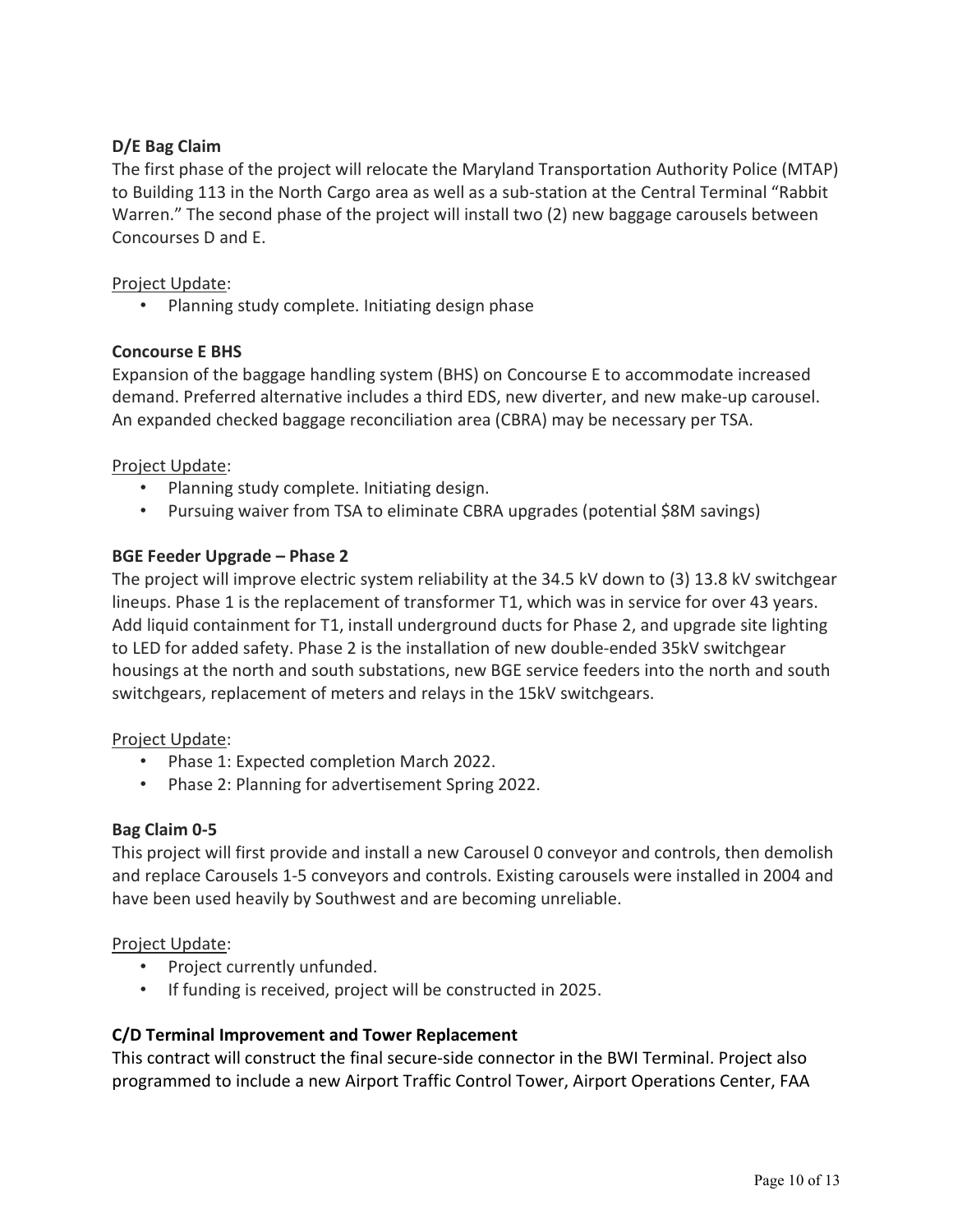office space, relocated gates and holdrooms, TSA screening, new inline baggage system, new passenger bag claim, and Airport Hotel.

### Project Update:

• Initiating schematic design.

### Martin State Airport (MTN) – Al Pollard

#### Aircraft Operations and Fuel Sales

When the pandemic began, aircraft operations declined, but have since rebounded. Likewise, fuel sales declined when the pandemic began but have now rebounded. A year-over-year comparison of FY22 and FY21 indicates that both fuel sales and aircraft operations are holding steady. Operations and fuel sales are impacted by both the weather and the flight schools operating at MTN.

#### Flight Schools

Currently there are four flight schools operating at MTN – Brett Aviation, First Class Flight Academy, Advanced Aviation Group, ATP Flight School.

#### Environmental Assessment

After 10 years, the Environmental Assessment at MTN was completed and the FAA issued a Finding of No Significant Impact. Now the MTN Airport Layout Plan can be updated and MAA move forward with a host of projects at this airport.

## BWI OPERATIONS & MAINTENANCE – Cedric Johnson

#### Overview the Office of Airport Security's Homeless Initiative

During 2016, the homeless population increased at BWI Marshall Airport. To address this issue, a comprehensive community-driven strategy was developed to enhance the quality of life for homeless individuals and to support a safe and secure Airport environment.

The vision -- to continuously partner with community experts and advocates through monthly meetings along with informing the community of the social services readily available which support a healthy sustainable lifestyle and limiting public access overnight.

The Airport's Homeless Initiative involves a coalition of partners including:

- Department of Housing & Community Development MOU
- MDTA Police
- Airport Operations
- Airport Security Anne Arundel County Police
- Anne Arundel County Crisis Response Team
- Anne Arundel Department of Social Services
- Baltimore City, Project Homeless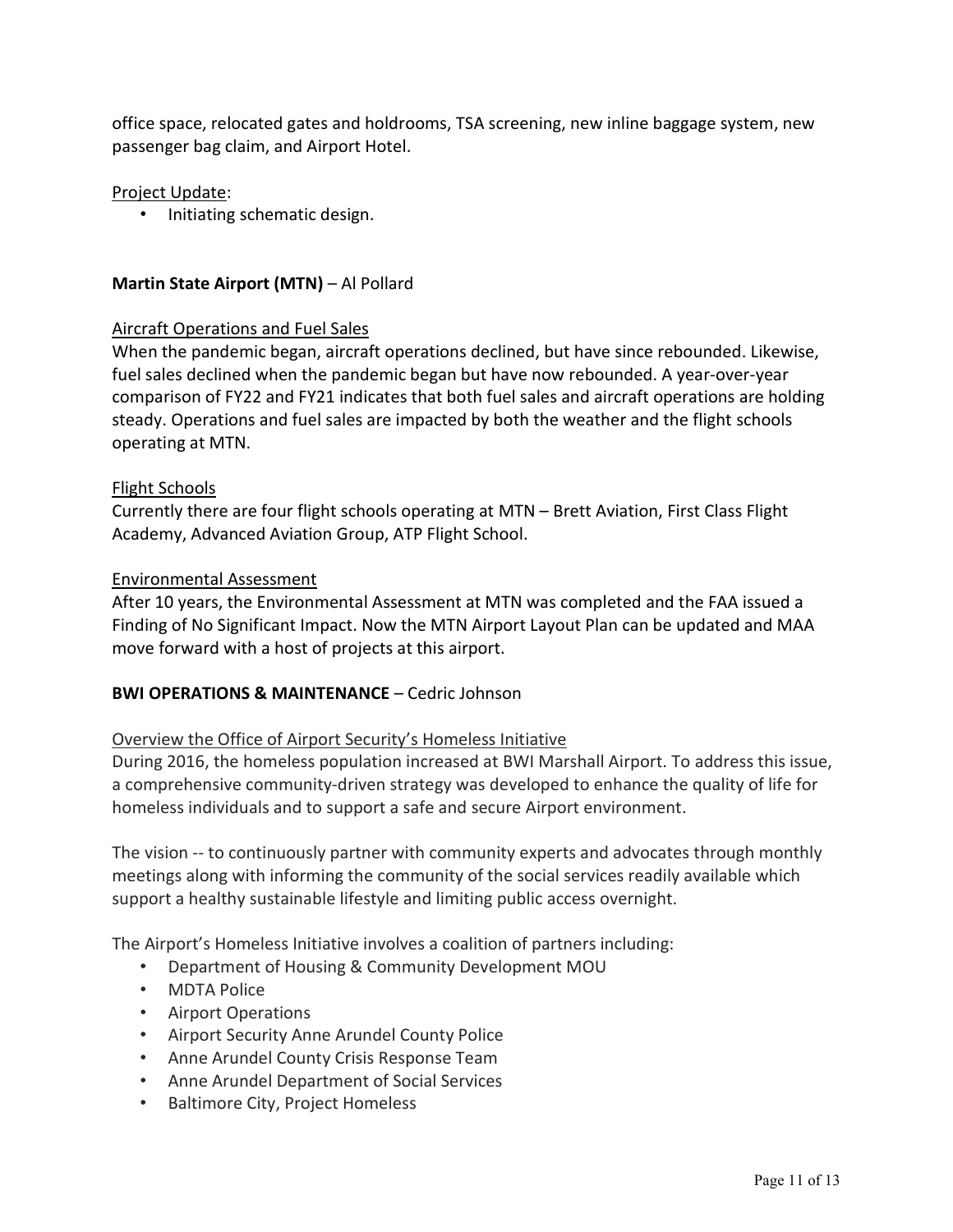- People Encouraging People
- Veteran's Affairs Homeless Services
- UM Baltimore Washington Medical Center
- Concessions, Air Carriers
- USO

In 2017, BWI reached out to a few airports to identify "best practices." Numerous airports reported the airport terminal as closed during early morning hours. Some reported that they utilized homeless outreach contracts, and some indicated that they had provided appropriate staff with law enforcement crisis response training.

MAA leadership met with Maryland Governor's Office to establish a Maryland COMAR: Public Hours of Operation-- 4am – 11pm. It was approved and implemented in 2020.

BWI Homeless Service Provider:

- Prologue, Inc. awarded 3-year contract w/2-year option.
- Provides 1 Outreach Supervisor and 2 Outreach Workers.
- 3-5 nights per week in the Airport Terminal, making contacts, developing relationships, and offering identification assistance, housing opportunities, shelter assignments, etc.

BWI Homeless Service Provider Stats (May 2020 to Present):

| Contacts to date                                        | 312 |
|---------------------------------------------------------|-----|
| Individuals seen once                                   | 77  |
| <b>Duplicated contacts</b>                              | 235 |
| Birth certificates/SS Cards                             | 20  |
| Housed                                                  | 8   |
| Long Term Shelters                                      | 12  |
| Employed at BWI                                         | 3   |
| Behavioral Health services referrals                    |     |
| Enrolled in benefits food stamps, Social Security, etc. | 8   |
| Veteran's Administration referrals                      | 3   |

## BWI Continuous Strategies:

- Monthly Security Committee meetings to discuss Intel, Security and Crime.
- Increased MDTA Police assignments in public areas of the Terminal.
- Recently increased camera coverage in public areas of the Airport and roadways.
- Contract Security Guards have all received formal behavior detection training.
- Provide voluntary Mental Health First Aid training to members of the Airport Community. https://www.mentalhealthfirstaid.org/
- Bi-weekly homeless meetings; attendees include Security, EMS, Police, Homeless Outreach Provider, Airport Operations, and other interested community members.
- Discussion Topics: